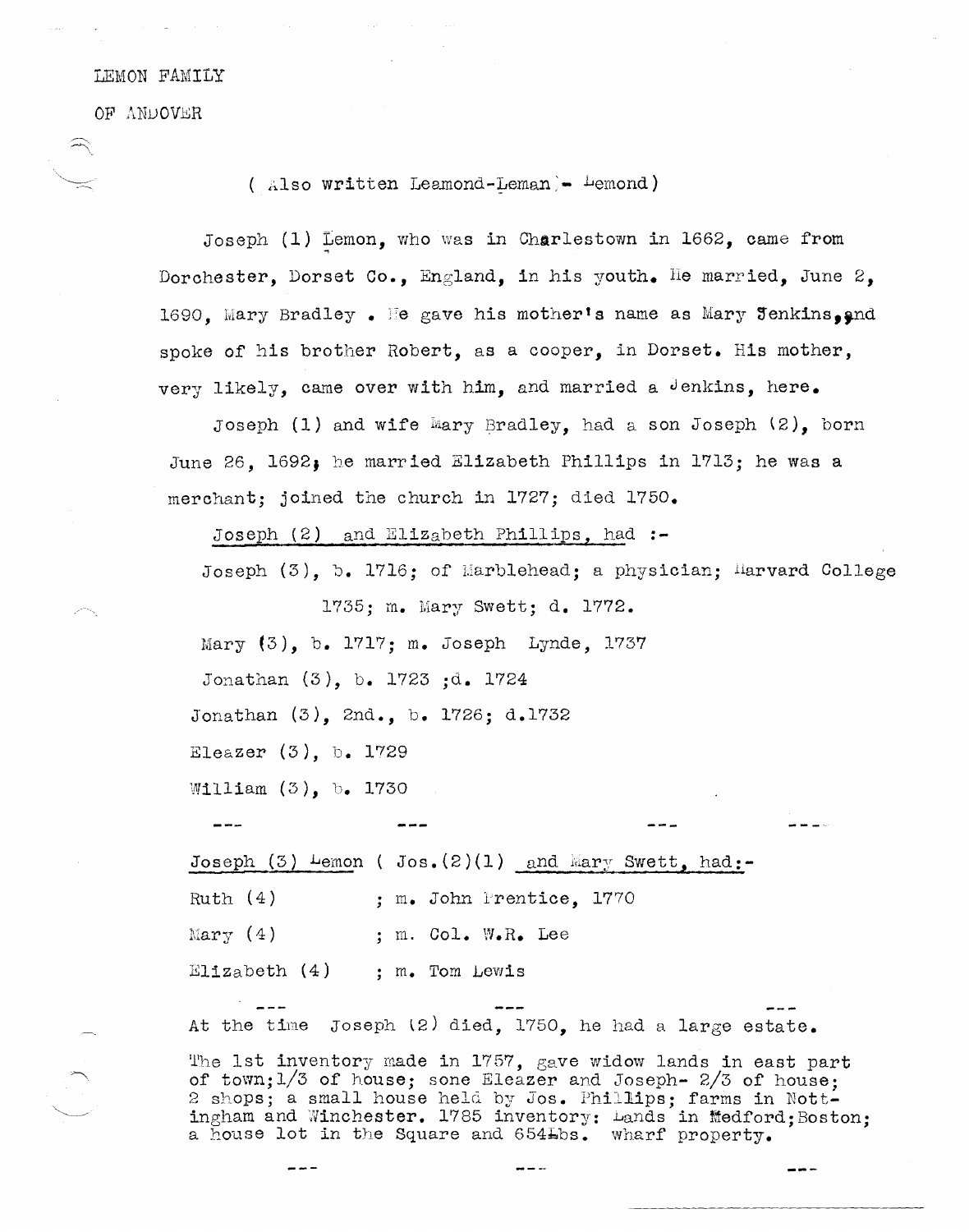LEMON FAM,ILY **-2-**

Augustus Franklin Lemon and brother, William, both book-binders, were here from Boston, 1839-40. Augustus married Hannah Barnard. Ch.: sarah E., born  $Dec. 2,1839$ ; died in Adirondacks Mary Ellinwood, born Oct.29,1848; m. Howard Russell Catherine  $\ldots$ , m. a Cheney Florence : m. Ed. Pope Lilla Frank William Lemon married Blizabeth G. Holt, daughter of Ezra Holt and Elizabeth Gage Wardwell, Nov. 28,1844. They had:-Wm. Henry, b. Nov.10,1845 ; m. Edith Kaymond; had 2 ch. who died;

 $Nm_{\bullet}$  died suddenly, Jan. 1909 in N.Y. state; buried in ried in.<br>Malden. Eleazer Giles, h. Sept. 13,1847; d.; no ch. Horace Holt, b. Uec.13,1850; d. المعتبر والقرابات  $\frac{\partial}{\partial t}$  . The set of  $\mathcal{S}$  $Rdward R1vers, b.  $Fov. 22,1855; m. d. Jan.9,1920.$$ had: Edward P. Hemon. Ella Elizabeth, b.Sept. 15,1857; lived with brother Edward in

Sudbury, Mass., where he owned Lon<sub>&</sub>fellow's Wayside<br>Frederick, b. Sept. 15, 1857; a twin; died. <u>/Inm./</u> Winfield Scott, b.  $M = 9,1860$  ; m.  $1909$  d. in New York.

left widow; no ch.

 $\mathbb{W}_{m}$ . H.  $\text{Lemma}$  born 1845, in Andover, was educated here, attending Punchard School and Phillips Academy. Later he taught schoel in Boston for about a year. Served in First Mass. Frontier 'avalry in Civil War.

After the war he returned to Boston and for 15 years was a civil engineer. Entered employ of Otis Klevator Co then to Rhode Island Elevator Co., as New York agent. Died suddenly in New York city, Jan.19,1909, where be belonged to Lafayette Post, G.A.Ro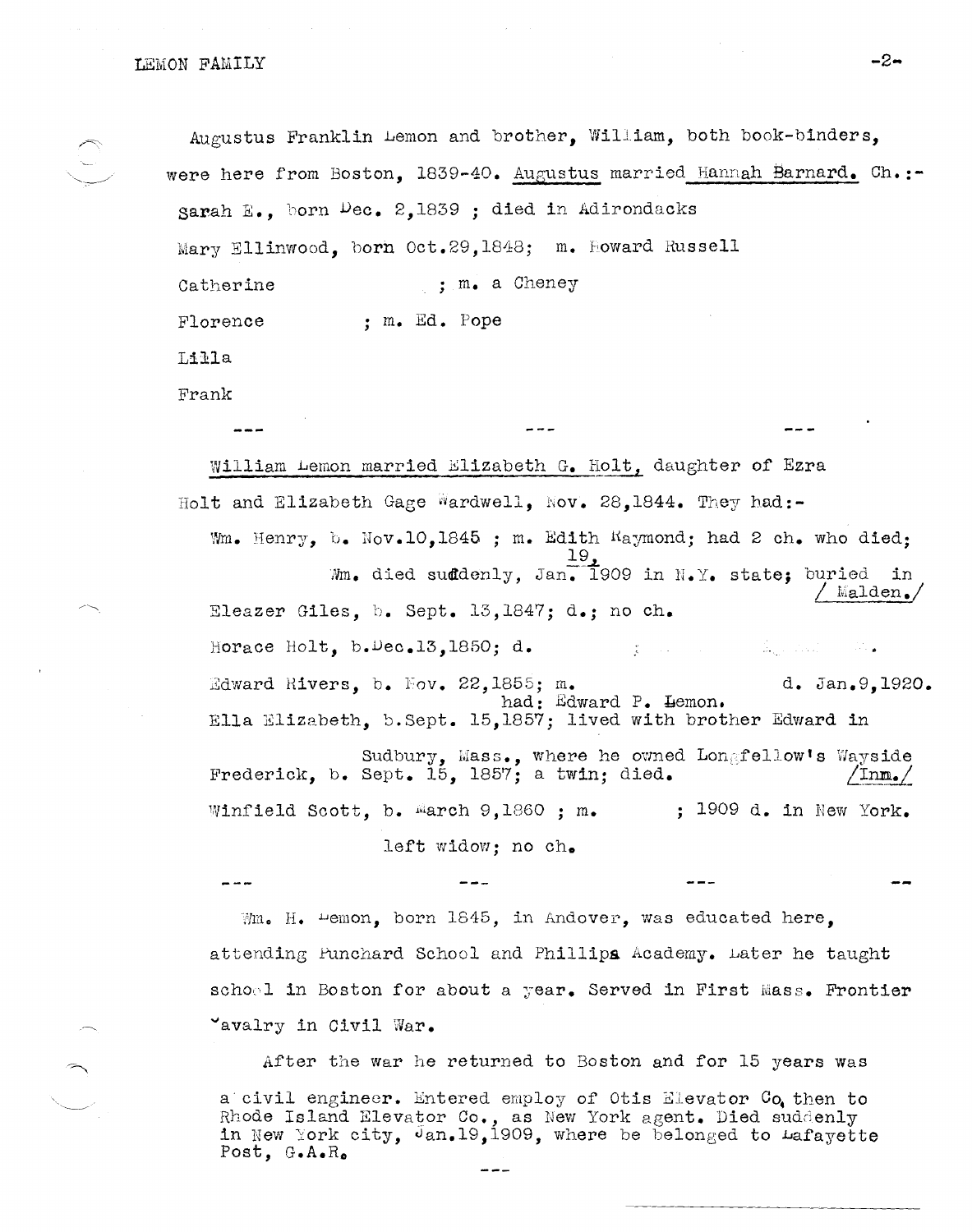## LEMON FAMILY **-3-**

"Edward Rivers  $\texttt{\texttt{H}}$ emon, son of William Lemon and Elizabeth G. Holt, died Jan. 9,1920. He was born in the Ezra Holt house on Salem **st.,**  Nov. 22,1855, and always cherished a deep affection for this town.

He was an Honorary member of the Sons of the American Revolution, a member of the Bostonian Society, the Boston City Club, the Society for the Preservation of New England Antiquities and the N.E. Historic Geneological Society.

He was landlord of the Wayside Inn at Sudbury for twentythree years, and is an acknowledged authority on old furniture.

He is survived by a widow, a son, Edward P. Lemon, and a sister, Ella.

The service was held from the Inn, and was conducted by the Episcopal rector of Marlboro. Burial was in the family lot in ..alden." ( by Mary Alice Abbot.)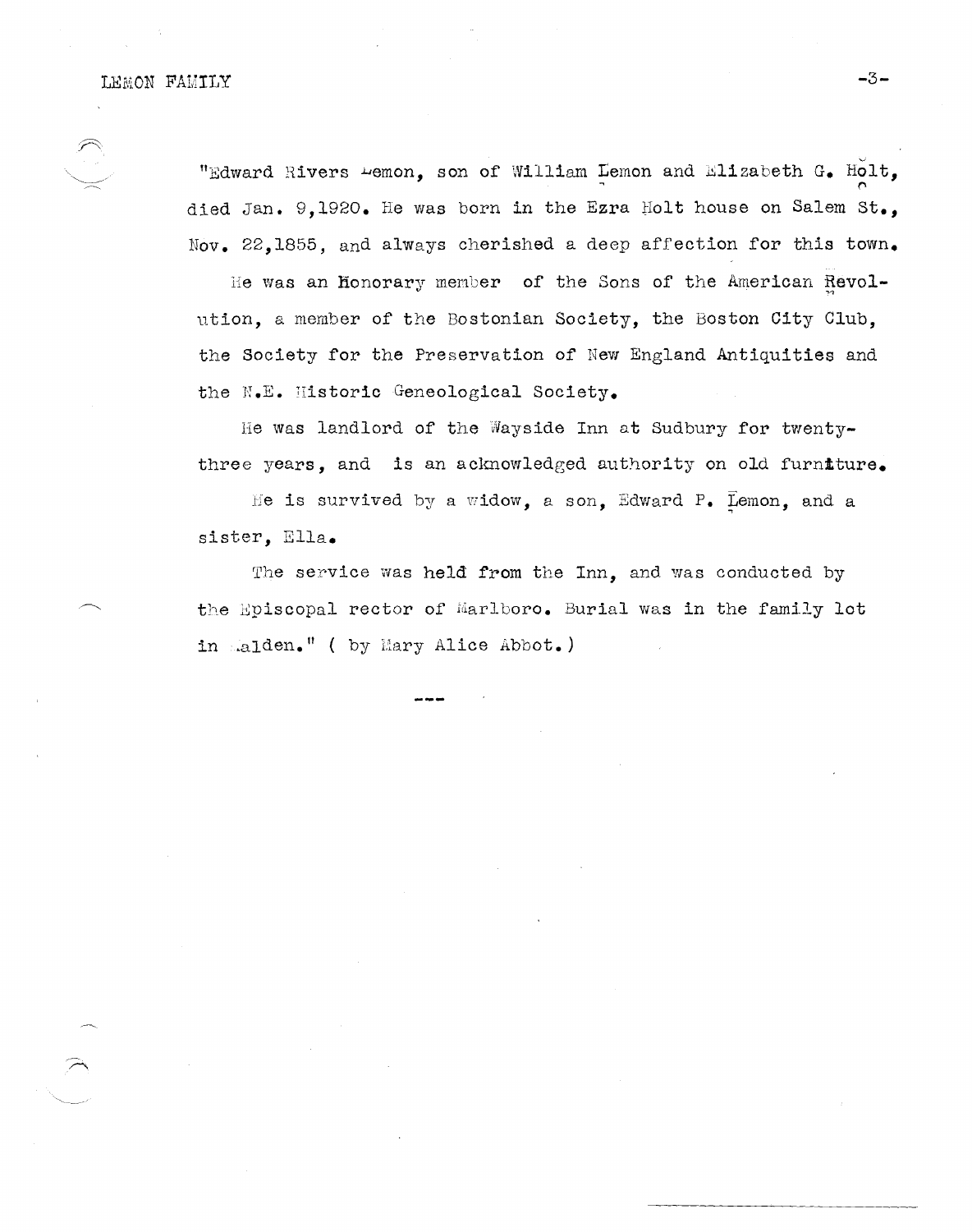LEMON FAMILY



( Copy of letter)

Longfellow's Wayside Inn Sudbury, Mass. E.R. Hemon, Landlord.

My dear Miss Abbott:-

First,to correct a geneologist, my name is not Frank, but my full name is Edward Rivers temon. I was named for a cousin of my father's, Edward Rivers, of So. Carolina.

My grandfather, Ezra Holt, married Elizabeth Gage Wardwell. The old Wardwell homestead was on what we called the "back road" or No. Andover Road. My grandfather. Ezra holt, was born on Salem St. near the base of Prospect Hill, a short distance from a pond once called Pine Hole, and said to be bottomless. His father, Timothy Holt, married Ede Macentire, and went up to  $\texttt{Temple.N.H.},$ where now may be seen the slate slabs erected by Ezra Holt.which mark both their graves. (I have been there twice.)

On the death of Timothy Holt, my grandfather Ezra Holt went to Temple, and took his family to live with his widowed mother. He remained there some fourteen years, until the death of his mother. Ede Macintire. During this time he ran his father's farm, and my mother, a twin sister  $\partial$ arah, (Mrs. Geo. Valpey) uncle Warren and Horace were born in Temple, N.H.

Hen came back to Andover. My mother was between  $12$  -13 years old. He bought the old Blunt farm. The old bar room was there then near the south corner entrance to the house. I think a piazza is there now, covering an immense door rock that I well remember. My grandfather was a farmer, and never ran the tavern. He ovmed lots of land on the back road; - the old ball ground and meadow opposite, and running up back of Hammond's, now owned by Mr. Frank D. Somers, and down the back road nearly to Rose and Polly Coburn's and nearly to Maj. Blunt's, including a house near the woods.

**-4-**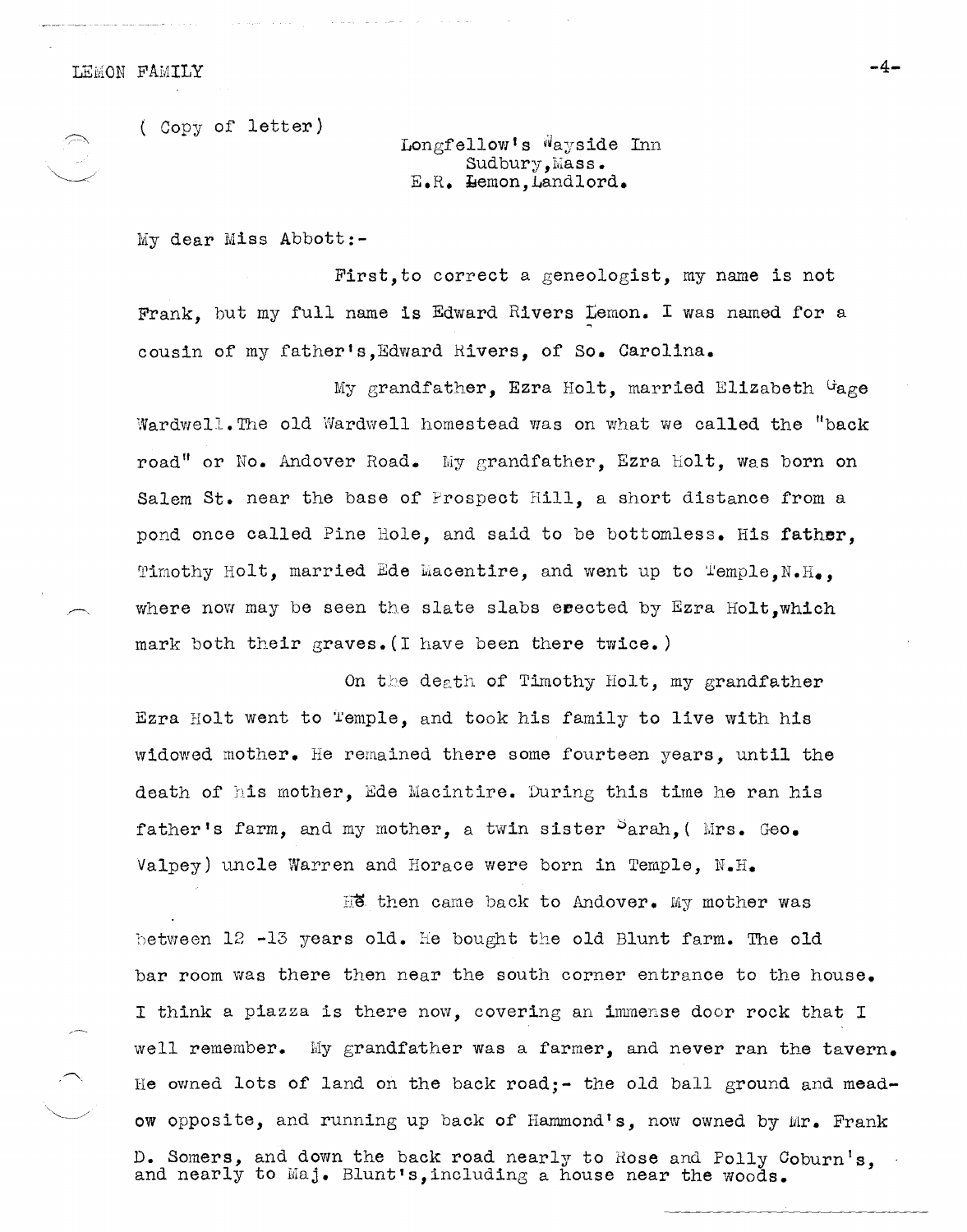Copy of letter,(cont.)

The house I mentioned was given to my uncle Charles Warren Holt who married Charlott Abbott, daughter of Enoch Abbott. whose daughter is now in Lawrence.

When my grandfather Holt died he left the old place to grandmother, and uncle Warren never owned **it.** My grandmother sold it,1866, to Mrs. James Stevens of Claremont, N.H., whose husband Was a brother of Paran stevens of New York and Boston hotel fame. James and  $P<sub>a</sub>$ ran Stevens built, ran and owned the Kevere House, Tremont House and the Astor House in New York.

Mrs. Stevens married a Theological student; he turned Epis $\Theta$ copalian and they- the Ainsworths- went to Pittsburg, Pa. I met them once since in Buffalo. N.Y. fifteen years ago.

As I said, grandfather Holt was a farmer, and my father and mother lived on the old place for years, when my father ran a book bindery in Andover for a while, and also had a bindery in Cambridge. He came home from  $\mathcal{C}_{\text{ambride}}$  every Saturday. You spoke of my father having a book bindery job- he never worked for anyone but my uncle Frank. My grandfather Holt set Uncle Warren and my

father up in business in Andover and my father continued the business in Cambridge until 1880 and died in Malden aged 76 years, five months.

We were all born in that house but my brother Horace Holt **Lemon.** He was born in a place owned by my grandfather  $\frac{1}{2}$ emon at the part of Andover called Scotland District, a story and a half house on the corner of *main* street for years owned by an Abbot. and near the old Scotland District school.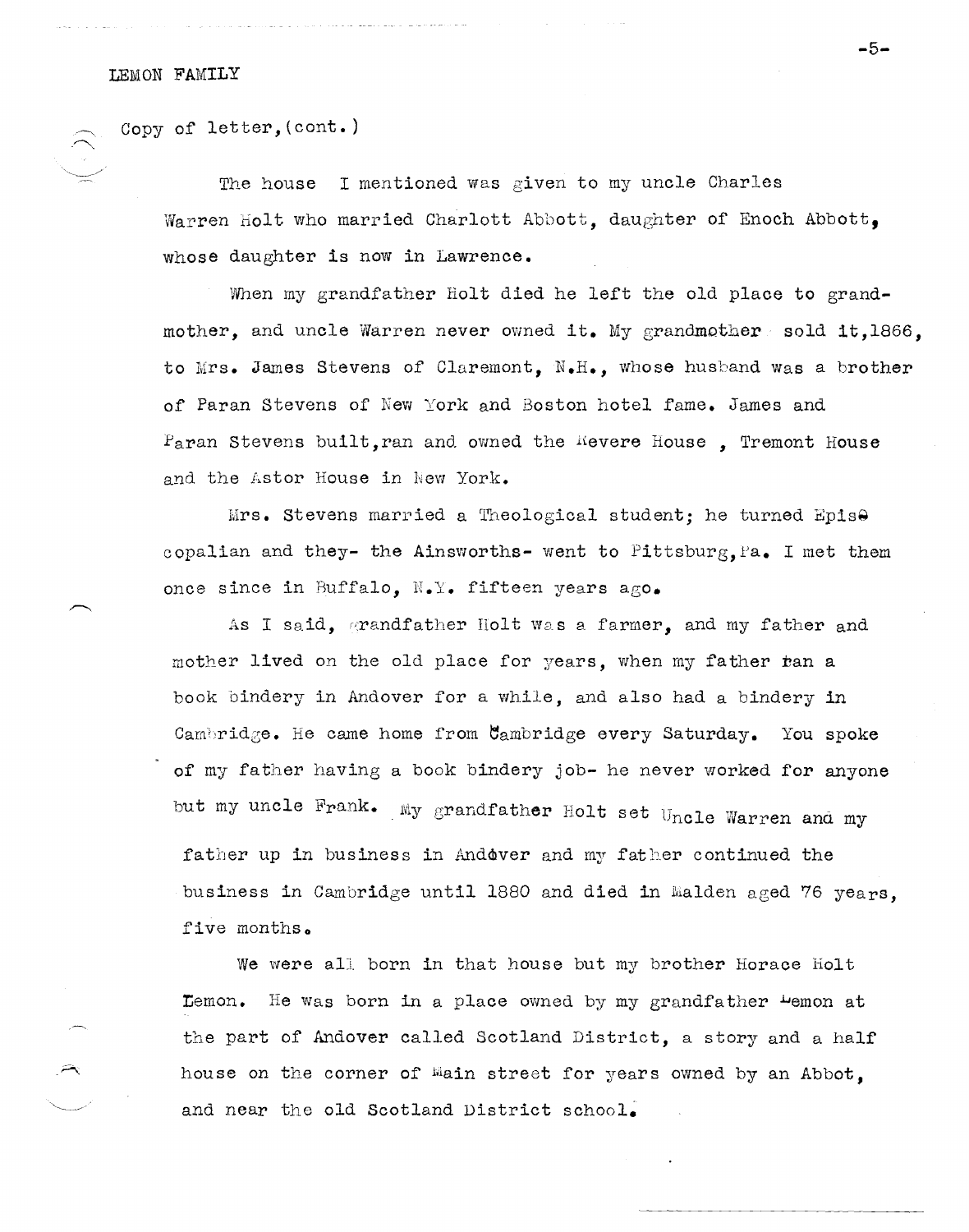## LEMON FAMILY

 $\bigcup_{i=1}^n a_i$ 

(Copy of letter, cont.  $-3-$ )

I always wanted to own the old Blunt Farm and wanted to buy it of the Berry family before I bought this old Inn. We lived there with my grandmother all during the War and we still have some of the nice old furniture that my grandfather had there.

My grandmother came to live with us at Cambridge after she sold the old place to Mrs. Stevens,but died at Uncle Charles Wardwell's near Charles Blunt's at the fork of Salem St. near Daniel Cummings.

My uncle Horace was elected Capt. of the Andover Company on his return from crossing the plains from California, after going around Cape Horn to California. He had seen rough life on the plains in Indian fighting, and thus made a good soldier.

I remember well the stirring incidents that surround our old place during and after the War. Uncle Horace was promoted to Major and our place was the center for a lot off War news.

 $M$ ajor Holt was brought home wounded and thought to be dying, and laid in the old south room- formerly the bar roomfor many months. On his recovery he returned to the front. He was one of the chief Marshalls at Lincoln's funeral at Springfield,Ill., being picked as an exceptionally fine looking officer, and six feet in his stockings.

My father and mother were married in the parlor of that house by the Rev. Otis A. Skinner, Universalist minister. Grandfather Holt was one of the promoters of the Universalist Church, corner of Punchard Ave., - long since gone. His sister used to plead with him to give up that wicked belief.

Uncle Horace died in Nevada.

-6-